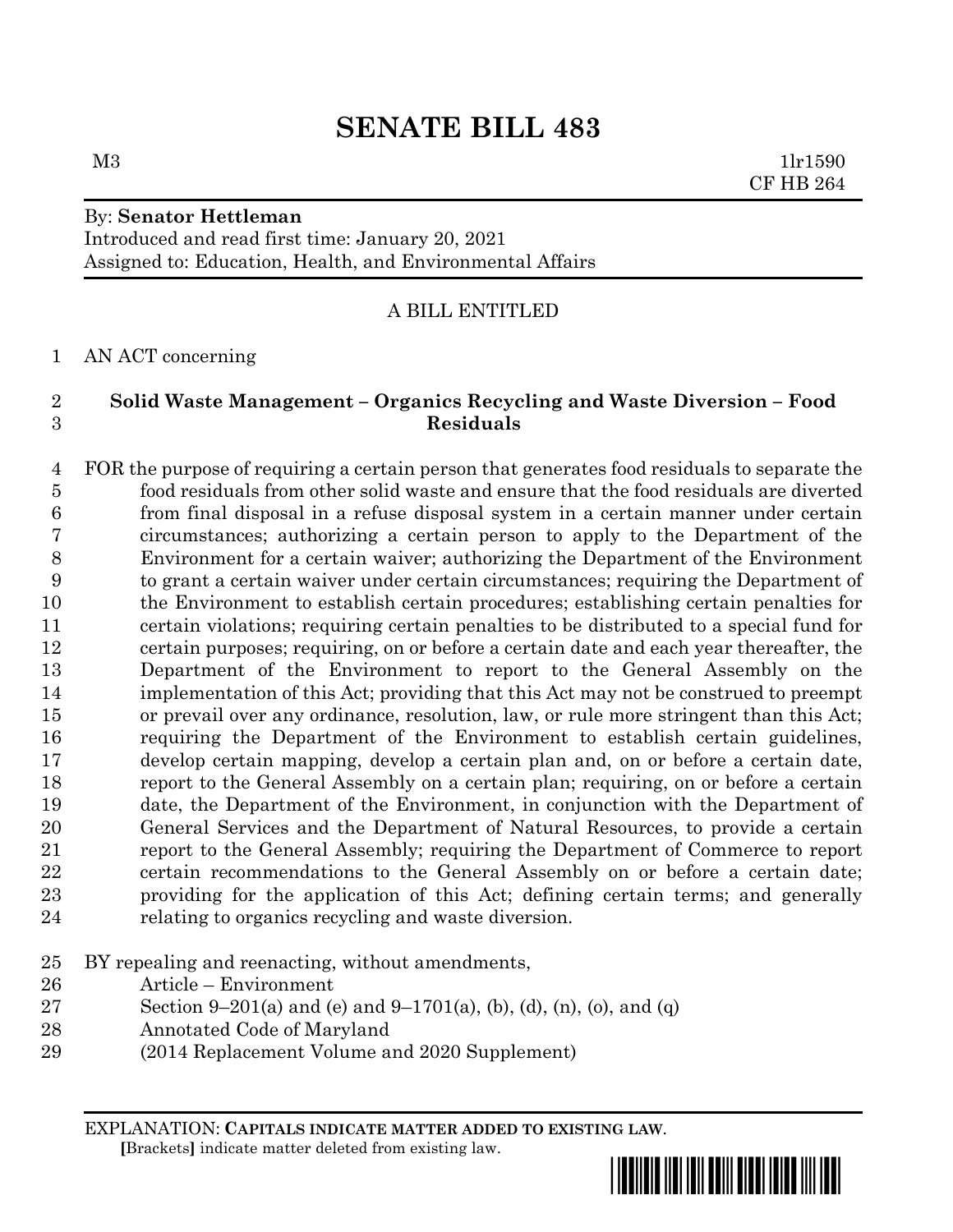|                                                                          | $\sqrt{2}$                                                                                                  | <b>SENATE BILL 483</b>                                                                                                                                                   |
|--------------------------------------------------------------------------|-------------------------------------------------------------------------------------------------------------|--------------------------------------------------------------------------------------------------------------------------------------------------------------------------|
| $\mathbf 1$<br>$\overline{2}$<br>$\boldsymbol{3}$<br>4<br>$\overline{5}$ | BY adding to                                                                                                | Article – Environment<br>Section 9–1701(i–1) and $(r-1)$ and 9–1724.1<br>Annotated Code of Maryland<br>(2014 Replacement Volume and 2020 Supplement)                     |
| 6<br>7                                                                   | SECTION 1. BE IT ENACTED BY THE GENERAL ASSEMBLY OF MARYLAND,<br>That the Laws of Maryland read as follows: |                                                                                                                                                                          |
| 8                                                                        |                                                                                                             | <b>Article - Environment</b>                                                                                                                                             |
| 9                                                                        | $9 - 201.$                                                                                                  |                                                                                                                                                                          |
| 10                                                                       | (a)                                                                                                         | In this subtitle the following words have the meanings indicated.                                                                                                        |
| 11                                                                       | (e)                                                                                                         | "Refuse disposal system" includes:                                                                                                                                       |
| 12                                                                       |                                                                                                             | An incinerator;<br>(1)                                                                                                                                                   |
| 13                                                                       |                                                                                                             | A transfer station;<br>(2)                                                                                                                                               |
| 14                                                                       |                                                                                                             | A landfill system;<br>(3)                                                                                                                                                |
| 15                                                                       |                                                                                                             | A landfill;<br>(4)                                                                                                                                                       |
| 16                                                                       |                                                                                                             | A solid waste processing facility; and<br>(5)                                                                                                                            |
| 17                                                                       |                                                                                                             | (6)<br>Any other solid waste acceptance facility.                                                                                                                        |
| 18                                                                       | $9 - 1701.$                                                                                                 |                                                                                                                                                                          |
| 19                                                                       | (a)                                                                                                         | In this subtitle the following words have the meanings indicated.                                                                                                        |
| 20<br>21                                                                 | (b)                                                                                                         | "Anaerobic digestion" means the controlled anaerobic biological decomposition<br>of organic waste material to produce biogas and digestate.                              |
| 22<br>23<br>24                                                           | (d)<br>title.                                                                                               | "Composting" means the controlled aerobic biological decomposition of organic<br>waste material in accordance with the standards established by the Secretary under this |

 **(I–1) "FOOD RESIDUALS" MEANS MATERIAL DERIVED FROM THE PROCESSING OR DISCARDING OF FOOD, INCLUDING PRE– AND POST–CONSUMER VEGETABLES, FRUITS, GRAINS, DAIRY PRODUCTS, AND MEATS.**

 (n) (1) "Organics recycling" means any process in which organic materials are collected, separated, or processed and returned to the marketplace in the form of raw materials or products.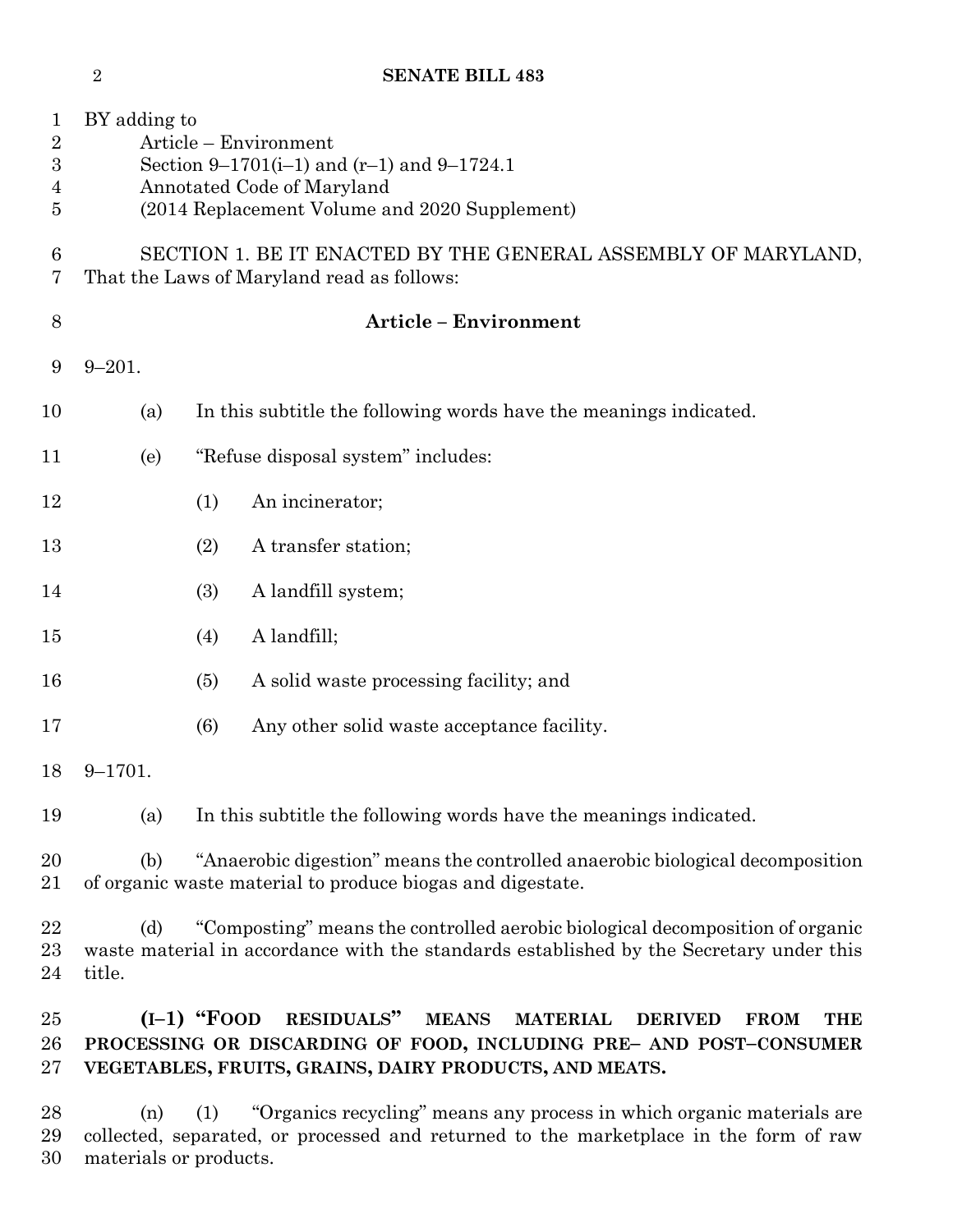(2) "Organics recycling" includes anaerobic digestion and composting.

 (o) "Organics recycling facility" means a facility where organics recycling takes place.

 (q) "Recycling" means any process in which recyclable materials are collected, separated, or processed and returned to the marketplace in the form of raw materials or products.

 **(R–1) "REFUSE DISPOSAL SYSTEM" HAS THE MEANING STATED IN § 9–201 OF THIS TITLE.**

**9–1724.1.**

**(A) THIS SECTION APPLIES ONLY TO A PERSON THAT:**

 **(1) (I) ON OR AFTER JANUARY 1, 2023, GENERATES AT LEAST 2 TONS OF FOOD RESIDUALS EACH WEEK; AND** 

 **(II) ON OR AFTER JANUARY 1, 2024, GENERATES AT LEAST 1 TON OF FOOD RESIDUALS EACH WEEK; AND**

 **(2) GENERATES THE FOOD RESIDUALS AT A LOCATION THAT IS WITHIN A 30–MILE RADIUS OF AN ORGANICS RECYCLING FACILITY THAT:**

 **(I) HAS THE CAPACITY TO ACCEPT AND PROCESS THE FOOD RESIDUALS; AND**

 **(II) IS WILLING TO ACCEPT THE FOOD RESIDUALS FOR RECYCLING.**

 **(B) EXCEPT AS PROVIDED IN SUBSECTION (C) OF THIS SECTION, A PERSON THAT GENERATES FOOD RESIDUALS SHALL:**

 **(1) SEPARATE THE FOOD RESIDUALS FROM OTHER SOLID WASTE; AND**

 **(2) ENSURE THAT THE FOOD RESIDUALS ARE DIVERTED FROM FINAL DISPOSAL IN A REFUSE DISPOSAL SYSTEM BY:**

 **(I) REDUCING THE AMOUNT OF FOOD RESIDUALS GENERATED BY THE PERSON;**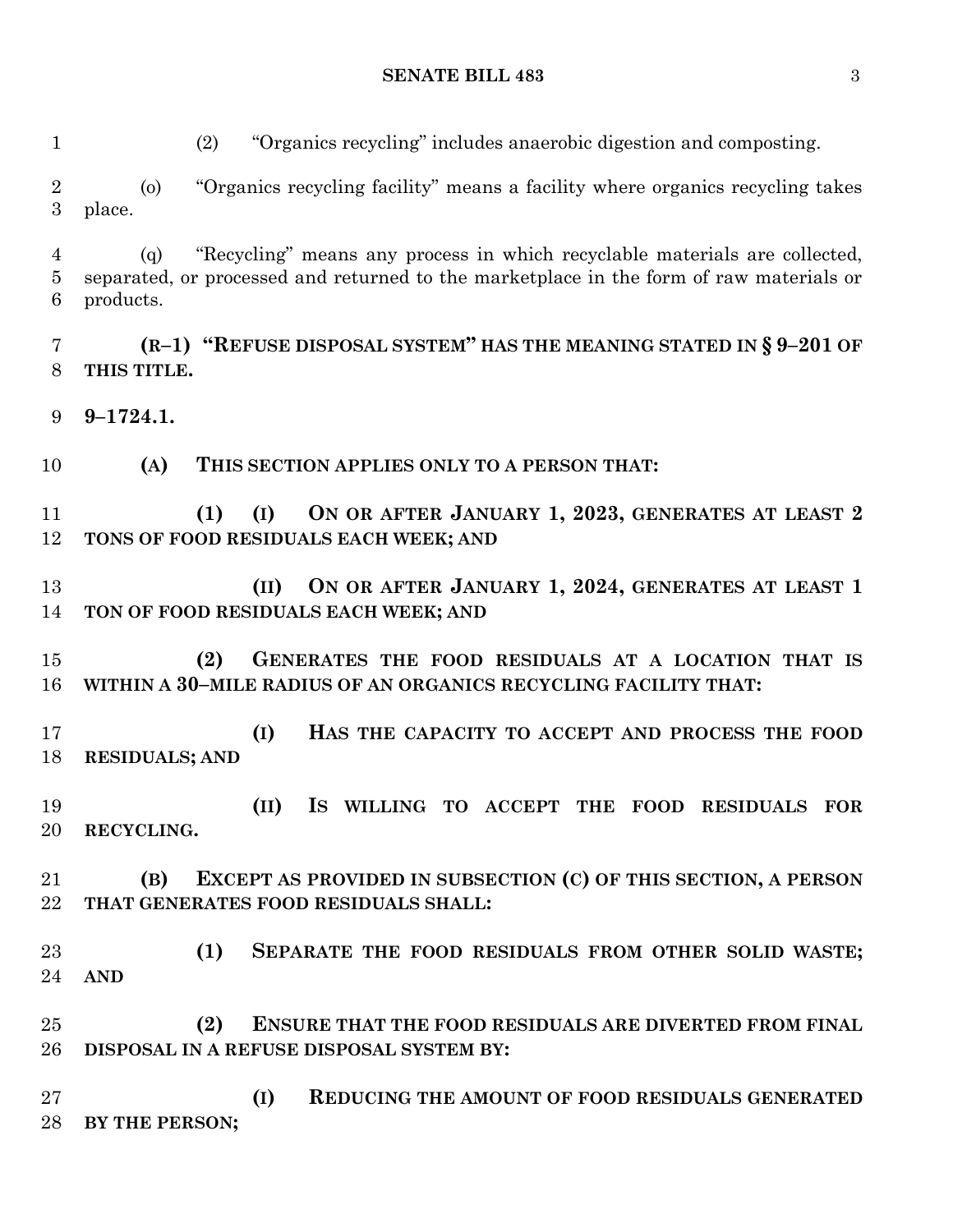|                | <b>SENATE BILL 483</b><br>$\overline{4}$                                                                                      |
|----------------|-------------------------------------------------------------------------------------------------------------------------------|
| $\mathbf{1}$   | DONATING SERVABLE FOOD;<br>(II)                                                                                               |
| $\sqrt{2}$     | MANAGING THE FOOD RESIDUALS IN AN ORGANICS<br>(III)                                                                           |
| 3              | RECYCLING SYSTEM INSTALLED ON-SITE;                                                                                           |
|                |                                                                                                                               |
| $\overline{4}$ | PROVIDING FOR THE COLLECTION AND TRANSPORTATION<br>(IV)                                                                       |
| $\overline{5}$ | OF THE FOOD RESIDUALS FOR AGRICULTURAL USE, INCLUDING FOR USE AS ANIMAL                                                       |
| 6              | FEED;                                                                                                                         |
| 7              | PROVIDING FOR THE COLLECTION AND TRANSPORTATION<br>(V)                                                                        |
| 8              | OF THE FOOD RESIDUALS FOR PROCESSING IN AN ORGANICS RECYCLING FACILITY;                                                       |
| 9              | <b>OR</b>                                                                                                                     |
|                |                                                                                                                               |
| 10             | ENGAGING IN ANY COMBINATION OF THE WASTE DIVERSION<br>(VI)                                                                    |
| 11             | ACTIVITIES LISTED UNDER ITEMS (I) THROUGH (V) OF THIS ITEM.                                                                   |
|                |                                                                                                                               |
| 12             | (C)<br>A PERSON THAT GENERATES FOOD RESIDUALS MAY APPLY TO THE<br>(1)                                                         |
| 13<br>14       | DEPARTMENT FOR A WAIVER FROM THE REQUIREMENTS OF SUBSECTION (B) OF<br>THIS SECTION.                                           |
|                |                                                                                                                               |
| 15             | THE DEPARTMENT MAY GRANT A WAIVER UNDER PARAGRAPH (1)<br>(2)                                                                  |
| 16             | OF THIS SUBSECTION IF THE PERSON DEMONSTRATES, TO THE SATISFACTION OF                                                         |
| 17             | THE DEPARTMENT, UNDUE HARDSHIP BECAUSE OF THE FOLLOWING:                                                                      |
|                |                                                                                                                               |
| 18             | THE COST OF DIVERTING FOOD RESIDUALS FROM A REFUSE<br>(I)                                                                     |
| 19<br>20       | DISPOSAL SYSTEM IS NOT REASONABLY COMPETITIVE WITH DISPOSING THE FOOD<br>RESIDUALS AT A REFUSE DISPOSAL SYSTEM; OR            |
|                |                                                                                                                               |
| 21             | OTHER REASONABLE CIRCUMSTANCES.<br>(II)                                                                                       |
|                |                                                                                                                               |
| 22             | (3)<br>THE DEPARTMENT SHALL ESTABLISH WAIVER APPLICATION                                                                      |
| 23             | PROCEDURES TO CARRY OUT THIS SUBSECTION.                                                                                      |
|                |                                                                                                                               |
| 24             | (D) ON OR BEFORE DECEMBER 1, 2023, AND EACH DECEMBER 1<br>THEREAFTER, THE DEPARTMENT SHALL REPORT TO THE GENERAL ASSEMBLY, IN |
| 25<br>26       | ACCORDANCE WITH § 2-1257 OF THE STATE GOVERNMENT ARTICLE, ON THE                                                              |
| $27\,$         | IMPLEMENTATION OF THIS SECTION, INCLUDING THE IMPACTS ON WASTE                                                                |
| 28             | DIVERSION IN THE STATE.                                                                                                       |
|                |                                                                                                                               |
| 29             | (1) A PERSON WHO VIOLATES THIS SECTION OR ANY RULE OR<br>(E)                                                                  |

 **REGULATION ADOPTED UNDER THIS SECTION SHALL BE SUBJECT TO A CIVIL PENALTY, TO BE COLLECTED IN A CIVIL ACTION BROUGHT BY THE DEPARTMENT, OF:**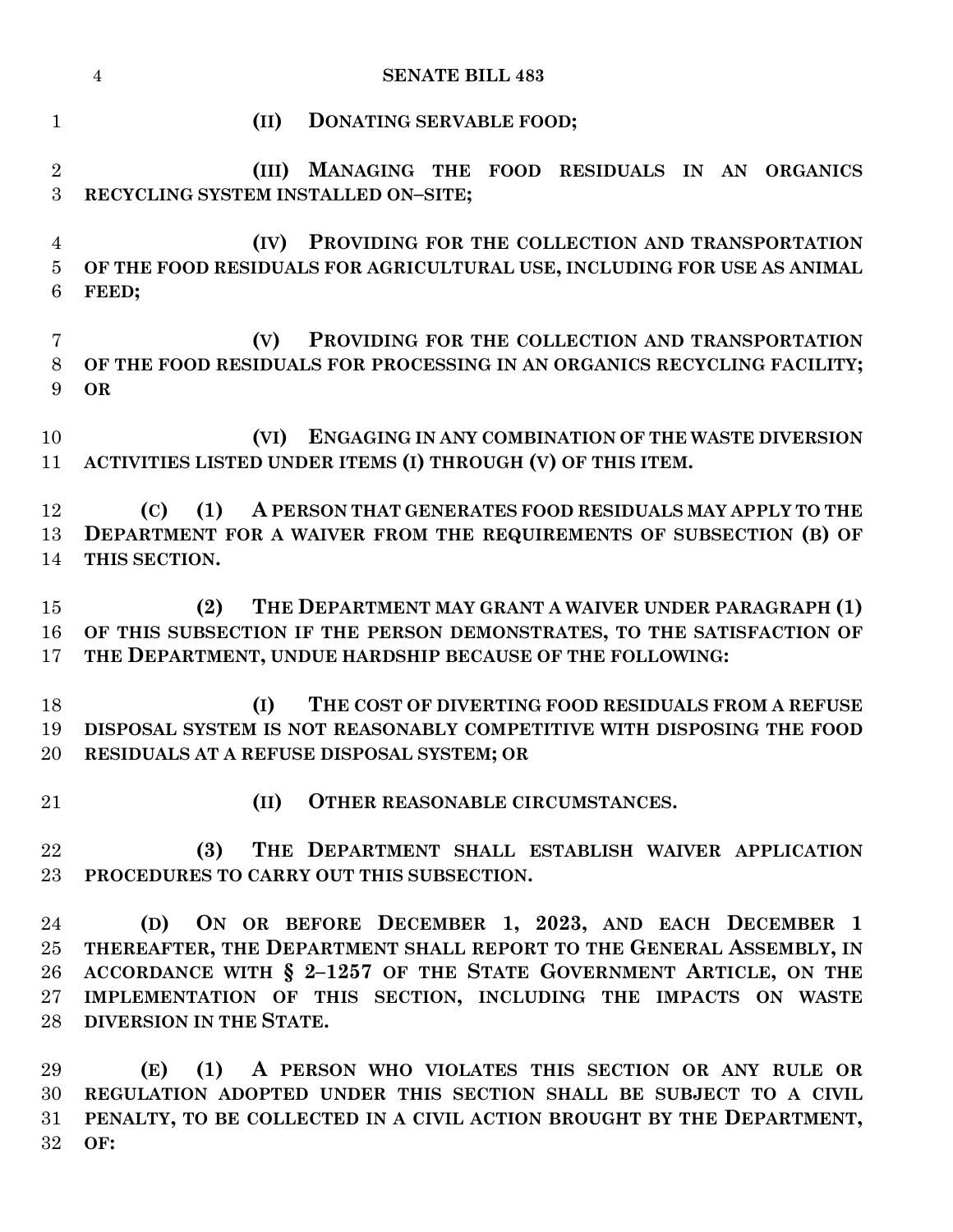#### **SENATE BILL 483** 5

 **(I) \$250 FOR THE FIRST VIOLATION; (II) \$500 FOR THE SECOND VIOLATION; AND (III) \$1000 FOR THE THIRD AND EACH SUBSEQUENT VIOLATION. (2) EACH DAY A VIOLATION OCCURS IS A SEPARATE VIOLATION UNDER THIS SECTION. (3) PENALTIES COLLECTED UNDER THIS SUBSECTION SHALL BE DISTRIBUTED TO A SPECIAL FUND, TO BE USED ONLY TO FINANCE INCENTIVES THAT ENCOURAGE FOOD WASTE REDUCTION AND COMPOSTING IN THE STATE.** SECTION 2. AND BE IT FURTHER ENACTED, That this Act may not be construed to preempt or prevail over any local ordinance, resolution, law, or rule more stringent than this Act. SECTION 3. AND BE IT FURTHER ENACTED, That the Department of the Environment shall: (1) establish guidelines to assist businesses with complying with the provisions of this Act, including guidelines for estimating the weight of the food residuals generated by a business; (2) develop mapping and other systems to identify existing composting facilities and the geographic areas within the 30–mile radius of each facility; (3) develop a plan for implementing the provisions of this Act, including a plan for educating large generators of food residuals on: 21 (i) the provisions of this Act; and 22 (ii) the benefits of organics recycling; and (4) on or before July 1, 2022, report to the General Assembly, in accordance with § 2–1257 of the State Government Article, on the Department's plan for implementing the provisions of this Act. SECTION 4. AND BE IT FURTHER ENACTED, That on or before October 1, 2022, the Department of the Environment, in conjunction with the Department of General Services and the Department of Natural Resources, shall report to the General Assembly, 29 in accordance with  $\S 2$ –1257 of the State Government Article, on State properties that are suitable for use as organics recycling facilities in a manner that is consistent with programmatic recommendation number 9 in the final report of the Yard Waste, Food Residuals, and Other Organic Materials Diversion and Infrastructure Study Group issued